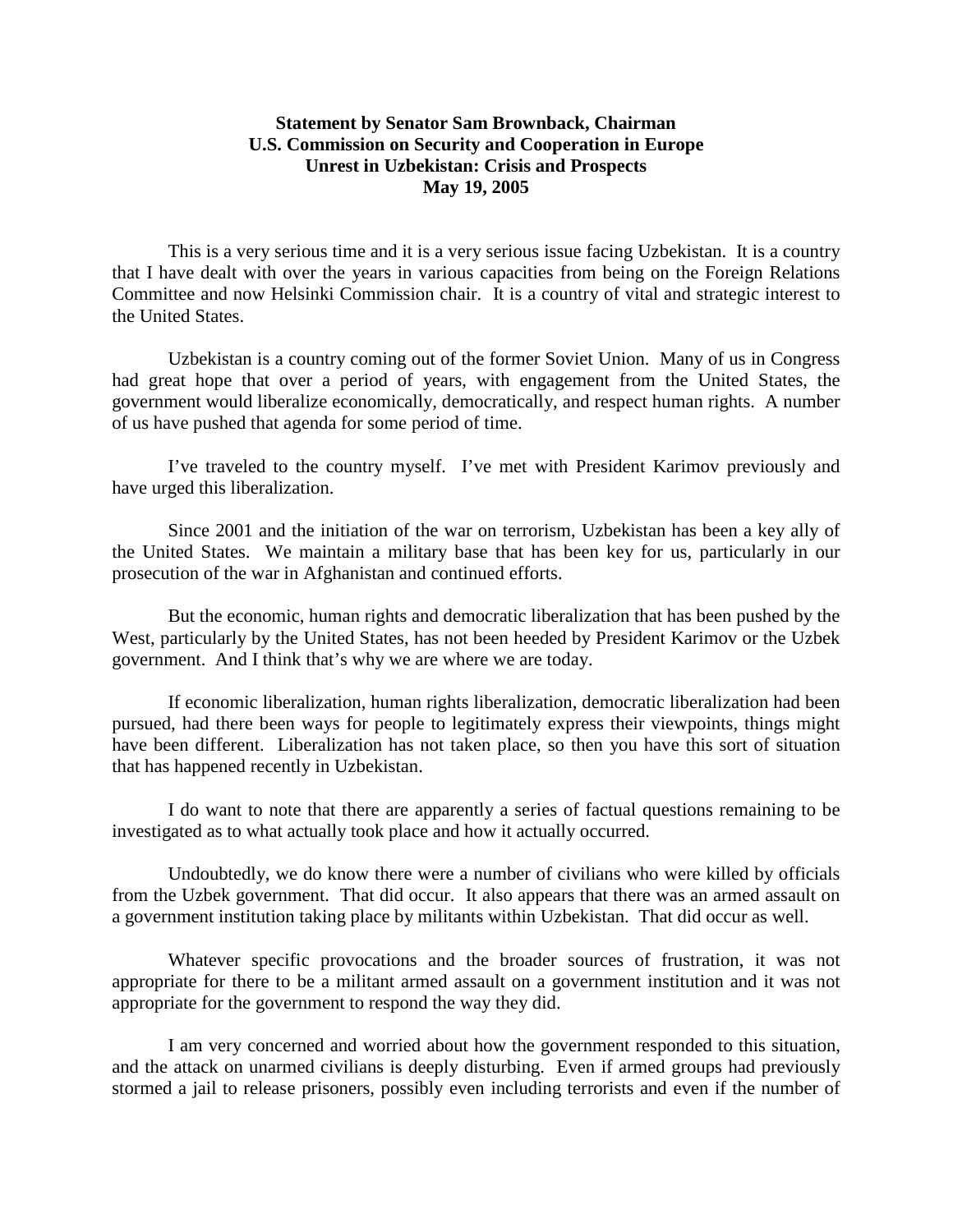killed and wounded is far smaller than what had been reported by the media, it is a flagrant application of lethal force by the Uzbek government. That's inappropriate, and it is wrong.

Along with the State Department I condemn the indiscriminate use of force against civilian populations in Uzbekistan.

But I think we come now to a moment of serious thought and reflection and opportunity. We got here because Uzbekistan has had too little democratic and economic opportunity and human rights. It is my opinion, as well as a number of people in the legislative and executive branch believes liberalization to must occur, for human rights, for democracy, and for economic opportunity.

Instead, despite rhetorical claims to the contrary, President Karimov has insisted on maintaining the tightest controls. The most basic freedoms are flouted. In Uzbekistan, no opposition parties have been registered since the early 1990s, a Soviet-era type of citizenship of the media remains in place.

President Karimov has justified his policies by the need to crack down on Islamic radicals who want to topple his secular regime. It's true, of course, that Uzbekistan has faced and continues to face a genuine, albeit reduced threat from militant radicals. But I fear President Karimov's approach has produced the very outcome he wants to prevent.

We have many shared interests with Uzbekistan, especially cooperating against international terrorism. I have long counseled moderation in U.S. policy and called for realistic expectations, hoping for slow and steady progress. But we have not seen that take place.

If there's any hope to be found in what has recently happened, I believe that President Karimov and the Government of Uzbekistan has a major opportunity here. I urge them to launch serious reforms to democratize the political system and liberalize the economy and provide for human rights for the people of Uzbekistan.

Uzbekistan stands at a crossroads, and time is of the essence. I believe it is not too late to take this opportunity and try to salvage the situation of liberalization for human rights, democracy and the economy. I sincerely hope the Uzbek government and President Karimov understands the stakes that are involved for his nation.

This briefing is intended to offer concrete suggestions on how to proceed. I am appreciative of the witnesses putting forth their testimony. We cannot continue to see civilians shot and killed by the government in Uzbekistan. That is wrong.

But I think the way forward is the liberalization that many have pushed for, and that's something that we need to see take place.

I'd also call for an international investigation into the instances that have taken place in Uzbekistan over the past several weeks. This needs to be investigated by outside bodies to